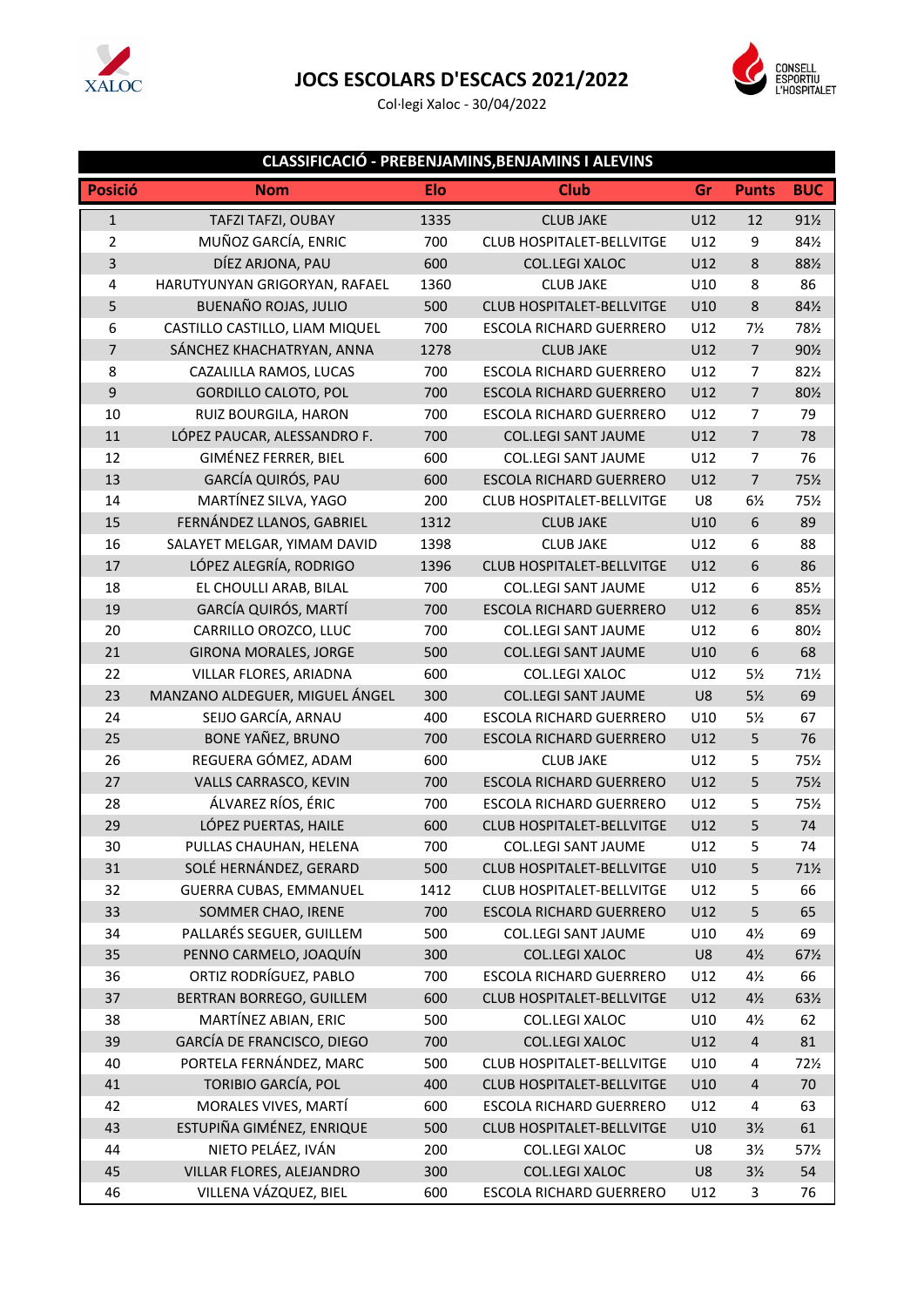

## **JOCS ESCOLARS D'ESCACS 2021/2022**



Col·legi Xaloc - 30/04/2022

| 47 | SILVERIA GUILLÉN, MARC         | 700  | ESCOLA RICHARD GUERRERO          | U12            | 3              | 74½             |
|----|--------------------------------|------|----------------------------------|----------------|----------------|-----------------|
| 48 | SÁNCHEZ CABELLO, MARTÍ         | 500  | <b>ESCOLA RICHARD GUERRERO</b>   | U10            | 3              | $71\frac{1}{2}$ |
| 49 | GONZALES CASTRO, ÁNGEL ANTOINE | 600  | <b>CLUB HOSPITALET-BELLVITGE</b> | U12            | 3              | 68½             |
| 50 | NÚÑEZ PIHUAVE, MARTA ESPERANZA | 700  | <b>ESCOLA RICHARD GUERRERO</b>   | U12            | 3              | 681/2           |
| 51 | LLORET FONTANET, DÍDAC         | 300  | <b>COL.LEGI SANT JAUME</b>       | U8             | 3              | 62              |
| 52 | SIERRA PIFARRÉ, ALEX           | 300  | <b>COL.LEGI XALOC</b>            | U8             | 3              | 59½             |
| 53 | MARTÍN CHIEN, DIEGO            | 200  | <b>COL.LEGI XALOC</b>            | U <sub>8</sub> | $2\frac{1}{2}$ | 581/2           |
| 54 | ROMO JIMÉNEZ, ADRIÀ            | 600  | <b>CLUB HOSPITALET-BELLVITGE</b> | U12            | $2\frac{1}{2}$ | 58              |
| 55 | ALEGRAT CABANILLAS, JOAN       | 700  | <b>COL.LEGI XALOC</b>            | U12            | $\overline{2}$ | 75              |
| 56 | RODRÍGUEZ HOMS, DAVID          | 600  | <b>COL.LEGI XALOC</b>            | U12            | $\overline{2}$ | 67½             |
| 57 | CASTELLÓ MOYA, LEO             | 400  | <b>ESCOLA RICHARD GUERRERO</b>   | U10            | $\overline{2}$ | 66              |
| 58 | BUENO LÓPEZ, DANIELA           | 700  | <b>ESCOLA RICHARD GUERRERO</b>   | U12            | $\overline{2}$ | 65½             |
| 59 | LÓPEZ HUARAG, DIEGO            | 700  | <b>COL.LEGI SANT JAUME</b>       | U12            | $\overline{2}$ | 64              |
| 60 | GINESTA GORRO, JAN             | 500  | <b>COL.LEGI SANT JAUME</b>       | U10            | $\overline{2}$ | 57              |
| 61 | ESPÓSITO MARTURANO, LEO        | 400  | <b>ESCOLA RICHARD GUERRERO</b>   | U10            | $\overline{2}$ | 55½             |
| 62 | FERNÁNDEZ RAMOS, GERARD        | 400  | <b>ESCOLA RICHARD GUERRERO</b>   | U10            | $1\frac{1}{2}$ | 58½             |
| 63 | SILVESTRE LAYOLA, MARCEL       | 300  | <b>CLUB HOSPITALET-BELLVITGE</b> | U <sub>8</sub> | $\mathbf{1}$   | 72              |
| 64 | FERNÁNDEZ FERNÁNDEZ, MARIO     | 300  | <b>COL.LEGI XALOC</b>            | U8             | 1              | 68½             |
| 65 | RÍOS LOSADA, HUGO              | 200  | <b>CLUB HOSPITALET-BELLVITGE</b> | U <sub>8</sub> | $\mathbf{1}$   | 52%             |
| 66 | PARIENTE ARJONA, POL           | 1328 | <b>ESCOLA RICHARD GUERRERO</b>   | U10            | 0              | 72              |

#### **CLASSIFICACIÓ - INFANTILS, CADETS I JUVENILS**

| <b>Posició</b> | <b>Nom</b>                      | Elo  | <b>Club</b>                      | Gr  | <b>Punts</b>   | <b>BUC</b>      |
|----------------|---------------------------------|------|----------------------------------|-----|----------------|-----------------|
| 66             | LANA MARTÍN, ARNAU              | 1583 | <b>CLUB HOSPITALET-BELLVITGE</b> | U16 | 10½            | 781/2           |
| 67             | MESHCHARAKOU, KIRIL             | 1000 | <b>ESCOLA RICHARD GUERRERO</b>   | U16 | 10             | 86              |
| 68             | MESHCHARAKOU, NIKOLAI           | 800  | <b>ESCOLA RICHARD GUERRERO</b>   | U14 | 8              | 781/2           |
| 69             | HARUTYUNYAN GRIGORYAN, YURI     | 1695 | <b>CLUB JAKE</b>                 | U14 | $\overline{7}$ | 97              |
| 70             | TENESACA MORÁN, POL             | 1360 | <b>CLUB JAKE</b>                 | U14 | $\overline{7}$ | 781/2           |
| 71             | <b>BURGOS PICÓN, CARLOS</b>     | 1444 | <b>CLUB JAKE</b>                 | U14 | $\overline{7}$ | 75½             |
| 72             | MARTÍN GIMÉNEZ, DANIEL          | 1000 | <b>CLUB HOSPITALET-BELLVITGE</b> | U16 | 6              | 79              |
| 73             | JORGOSO JIMÉNEZ, ERIK           | 1432 | <b>CLUB JAKE</b>                 | U14 | 6              | $77\frac{1}{2}$ |
| 74             | PÉREZ FUSCO, MARC               | 1000 | <b>COL.LEGI SANT JAUME</b>       | U16 | 6              | 76½             |
| 75             | <b>GARCÍA QUIRÓS, VÍCTOR</b>    | 1000 | <b>ESCOLA RICHARD GUERRERO</b>   | U16 | 6              | 74              |
| 76             | RODRÍGUEZ FUENTES, DARÍO        | 900  | <b>ESCOLA RICHARD GUERRERO</b>   | U14 | $5\frac{1}{2}$ | 80½             |
| 77             | LÓPEZ ALEGRÍA, SERGIO           | 1415 | <b>CLUB HOSPITALET-BELLVITGE</b> | U14 | $5\frac{1}{2}$ | 68½             |
| 78             | DE QUADRAS TAPADA, ELENA        | 1000 | <b>ESCOLA RICHARD GUERRERO</b>   | U16 | 5              | 83              |
| 79             | RUIZ CASADO, MIQUEL             | 1000 | <b>ESCOLA RICHARD GUERRERO</b>   | U16 | 5              | 79½             |
| 80             | DE LA CRUZ EVANAN, JOAN EDUARDO | 900  | <b>CLUB HOSPITALET-BELLVITGE</b> | U14 | 5              | 72              |
| 81             | MORA CARRUITERO, ROGER          | 1000 | <b>COL.LEGI XALOC</b>            | U16 | 5              | 64              |
| 82             | BENAVIDES YANG, DANIEL          | 900  | <b>ESCOLA RICHARD GUERRERO</b>   | U14 | $\overline{4}$ | 71              |
| 83             | FERNÁNDEZ MORENO, IVÁN          | 900  | <b>ESCOLA RICHARD GUERRERO</b>   | U14 | 4              | 63              |
| 84             | PIVAQUE HERTANU, LUIS GUILLERMO | 900  | <b>ESCOLA RICHARD GUERRERO</b>   | U14 | $\overline{4}$ | 63              |
| 85             | CLERICI JURADO, TEO             | 1000 | <b>COL.LEGI SANT JAUME</b>       | U16 | 4              | 60%             |
| 86             | DE LA CRUZ EVANAN, JÚLIA EMILY  | 800  | <b>CLUB HOSPITALET-BELLVITGE</b> | U14 | $\overline{4}$ | 57%             |
| 87             | HICKEY OLMO, PAU                | 900  | <b>COL.LEGI SANT JAUME</b>       | U14 | $3\frac{1}{2}$ | 65              |
| 88             | RODRÍGUEZ BLAYA, MARTÍ          | 1100 | <b>ESCOLA RICHARD GUERRERO</b>   | U16 | $\overline{3}$ | 66½             |
| 89             | SANTOS ÁLVAREZ, ALEIX           | 900  | <b>ESCOLA RICHARD GUERRERO</b>   | U14 | 3              | 64½             |